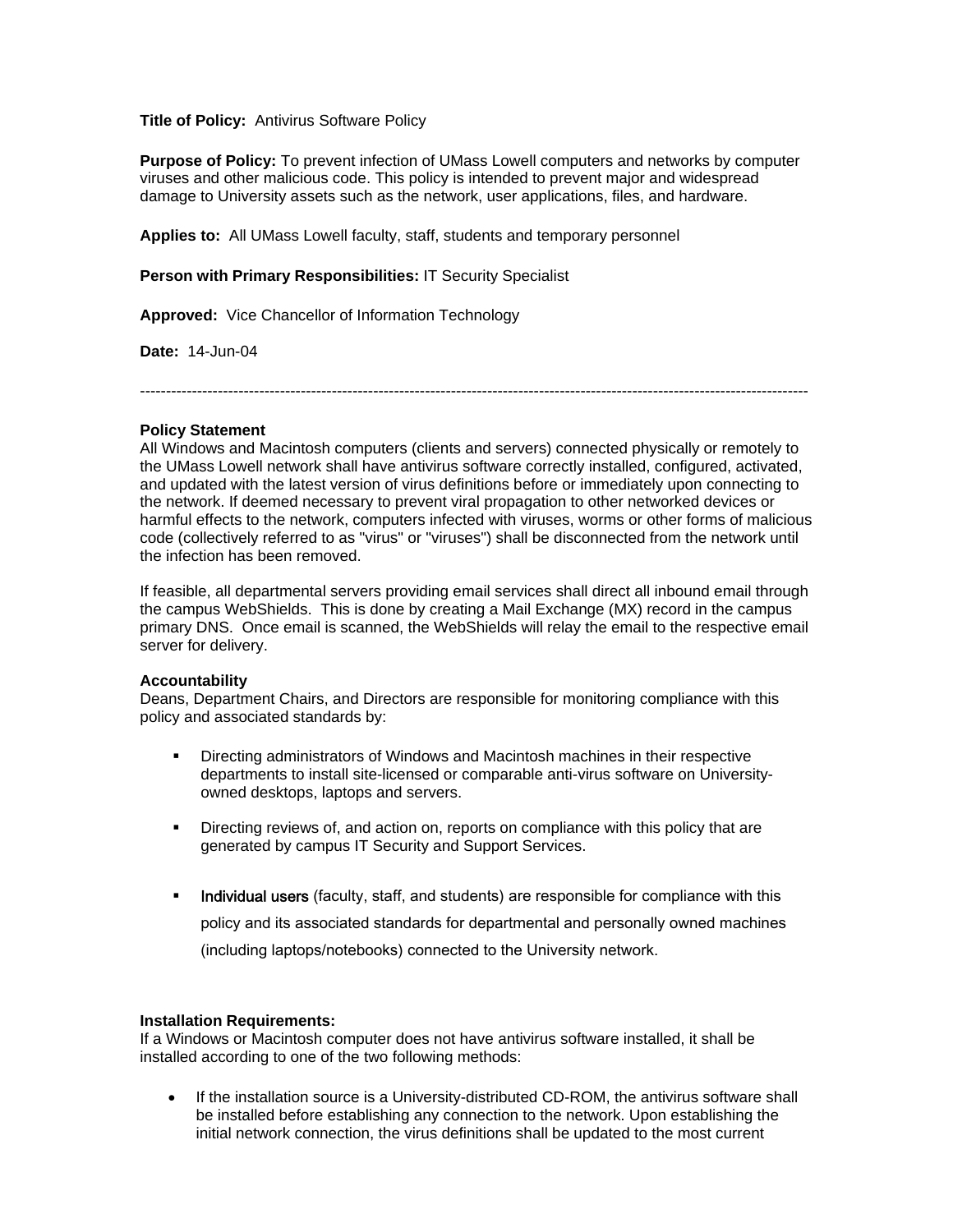version immediately and before loading or installing any other software or data.

• If the installation source is a University server, the computer shall be connected to the network for the sole purpose of installing antivirus software from that server. The installation shall be performed immediately upon establishing the initial network connection and virus updates downloaded and installed before loading or installing any other software or data.

Under all other circumstances, any Windows or Macintosh computers connected to the network shall have antivirus software properly installed, configured, and updated before being connected to the network. At a minimum:

- Virus definitions **shall be updated daily**
- All files on all hard drives shall be scanned daily at a time convenient for the user.

When an enterprise-wide virus attack is in progress, IT Security shall notify the campus computing community via the best available method, and all files on all hard drives should be scanned immediately using the newest virus definitions available.

Other operating systems (Unix, Linux) shall have comparable protection, if available. In the event that no antivirus protection is available for a particular operating system or platform, anyone using or accessing these unprotected systems shall apply all prudent security practices to prevent infection, including the application of all security patches as soon as they become available. When antivirus software becomes available for an operating system or platform previously lacking antivirus software, it shall be installed on all applicable devices connected to the network.

The IT Security Specialist must explicitly approve any exceptions to this policy and respective workarounds.

#### **Justification and Rationale**

Availability, performance, and security of the network represent essential core assets to the daily operation of the University. Viruses and other forms of malicious code (worms, Trojans, backdoors, VBS scripts, mass-mailers, etc.), represent a significant threat to these assets. In order to combat this threat, a comprehensive enterprise security policy must include antivirus provisions to detect, remove, and protect against viral infections.

Many virus infections threaten other computers sharing the infected computer's network. Files that can be cleaned should have the viral code removed -- returning them to pre-infected state. Files that cannot be cleaned must be quarantined until such time as they can be replaced with uninfected copies. If all efforts at removing viral infection fail, the computer's hard drive must be formatted and all software reinstalled using clean licensed copies. If an infected computer is deemed capable of infecting or affecting other computers or the network, the infected computer must be disconnected from the network until it is serviced by a Support Services representative or designee who will verify that the computer is virus-free.

Ideally, antivirus activities should be centrally managed. New viruses represent a continual threat, requiring continual research to plan proactive measures against them. Users must be educated about viral threats and best practices required to protect against infection. Whenever a new viral threat appears, the user community must be warned about the new threat. Up-to-date antivirus software must be distributed and its availability advertised to the University community.